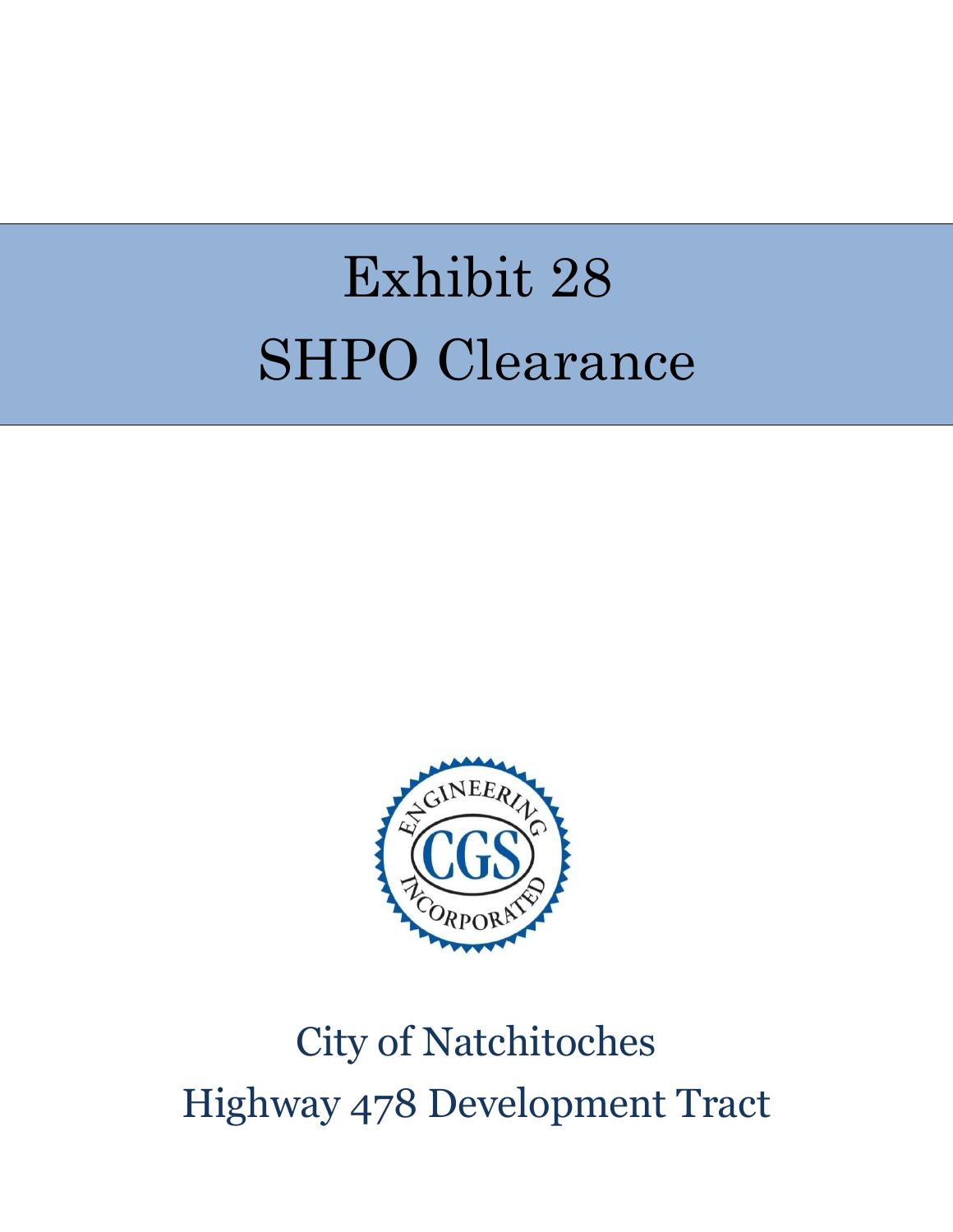#### Highway 478 Development Tract **SHPO Clearance**

#### CGS ENGINEERING, INC.



**BILLY NUNGESSER LIEUTENANT GOVERNOR** 

State of Conisiana OFFICE OF THE LIEUTENANT GOVERNOR **DEPARTMENT OF CULTURE, RECREATION & TOURISM** OFFICE OF CULTURAL DEVELOPMENT **DIVISION OF ARCHAEOLOGY** 

**KRISTIN P. SANDERS ASSISTANT SECRETARY** 

28 May 2020

Ms. Julianne Smoak Cothren, Graff, Smoak Engineering, Inc. 6305 Westport Ave. Shreveport, LA 71129-2499

#### **Re: Draft Report**

La Division of Archaeology Report No. 22-6495 Phase I Cultural Resources Survey for the Highway 478 Development Tract, Natchitoches Parish, Louisiana **Negative Findings** 

Dear Ms. Smoak:

We acknowledge receipt of your letter dated 19 May 2020 and one copy of the above referenced report that was submitted as Due Diligence. This letter is for preliminary, informational purposes only and does not constitute consultation or agency coordination with our Office as defined in 36 CFR 800: "Protection of Historic Properties" or by any state regulatory process. We have completed our review of this report and have the following comments to offer:

If the proposed project will require federal permits, licenses, funds, loans, grants, or assistance for development, we would recommend to the federal or state agency or agencies that no historic properties have been identified within the Certification Boundary and no further cultural resource survey or investigation is needed. We concur structures 35-01359 through 35-01363 are not eligible for listing on the National Register. Please revise the report to include the LHRI structure numbers in report text (abstract, introduction, results, and recommendations), as well as in figure captions.

Consultation with the State Historic Preservation Office does not constitute consultation with Tribal Historic Preservation Offices, other Native American tribes, local governments, or the public. If archaeological materials are encountered during construction, the procedures codified at 36 CFR 800.13(b) will apply. Archaeological materials consist of any items, fifty years old or older, which were made or used by man. These items include but are not limited to, stone projectile points (arrowheads), ceramic sherds, bricks, worked wood, bone and stone, metal, and glass objects. The federal agency or the applicant receiving federal assistance should contact our office immediately. If human remains are encountered, the provisions of the Louisiana Unmarked Human Burial Sites Preservation Act (Revised Statute 8:671-681) should be followed.

We look forward to receiving one bound, double-sided copy of the final report along with a pdf copy. If you have any questions, please contact Chip McGimsey at cmcgimsey@crt.la.gov or 225-219-4598.

Sincerely,

Laten P. Sanders

**Kristin Sanders State Historic Preservation Officer**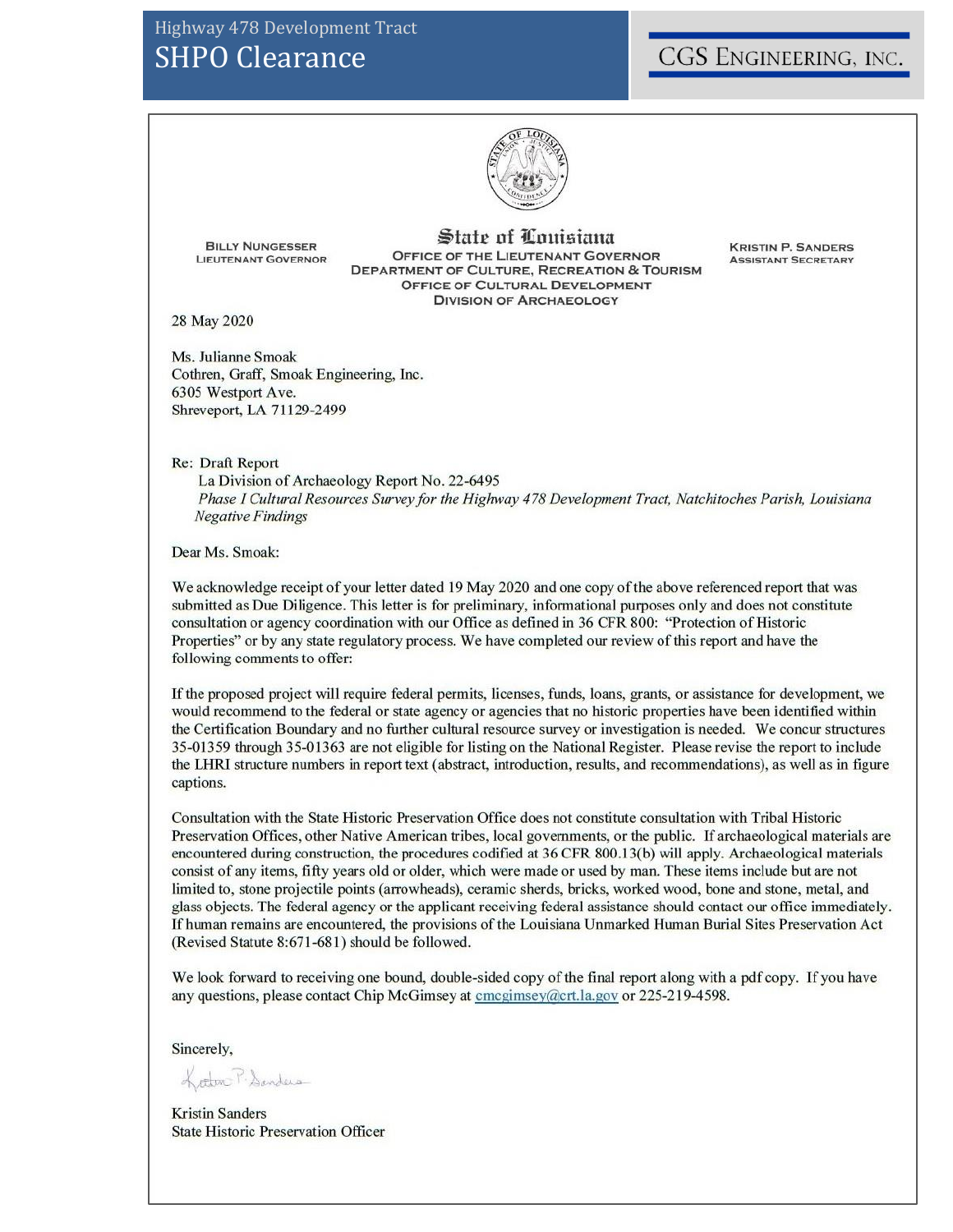

### COTHREN, GRAFF, SMOAK ENGINEERING, INC.

CIVIL • ENVIRONMENTAL • SANITARY • STRUCTURAL • MECHANICAL • ELECTRICAL

FIRM LICENSE - LA 2636 + AL 7531 + TX 1754

6305 Westport Avenue • Shreveport, Louisiana 71129-2499

Phone: 318-687-3732

S.M. COTHREN, P.E. (2018)

D.B. GRAFF, P.E., P.L.S.\*<br>K. RANDAL SMOAK, P.E.\*\*<br>DAVID C. WILKINSON, P.E.

 $\label{eq:abs} \begin{array}{ll} \text{*Also licensed Engineer in AL, TN} \\ \text{*Also licensed Engineer in AR, KS, MS, NM, TX} \end{array}$ 

Natchitoches Office: 112 Horn Street Natchitoches, LA 71457 Phone (318) 354-6888

October 5, 2020

Abigail Bleichner Division of Archaeology Louisiana Office of Cultural Development P.O. Box 44247 Baton Rouge, LA 70804-44247

Highway 478 Industrial Development Re: 31.661469, -93.1069841 Natchitoches, LA

Dear Ms. Bleichner:

Please find attached the updated Cultural Resources Survey as requested.

If there are any questions or any additional information is needed, please do not hesitate to contact our office.

Sincerely,

COTHREN, GRAFF, SMOAK ENGINEERING, INC.

Julianné Smóak

The Final Report has been reviewed and accepted. Report # 22-6495

RECEIVED

OCT 1 2 2020

ARCHAEOLOGY

Kritin P. Sanders

Kristin P. Sanders **State Historic Preservation Officer** Date 10/12/2020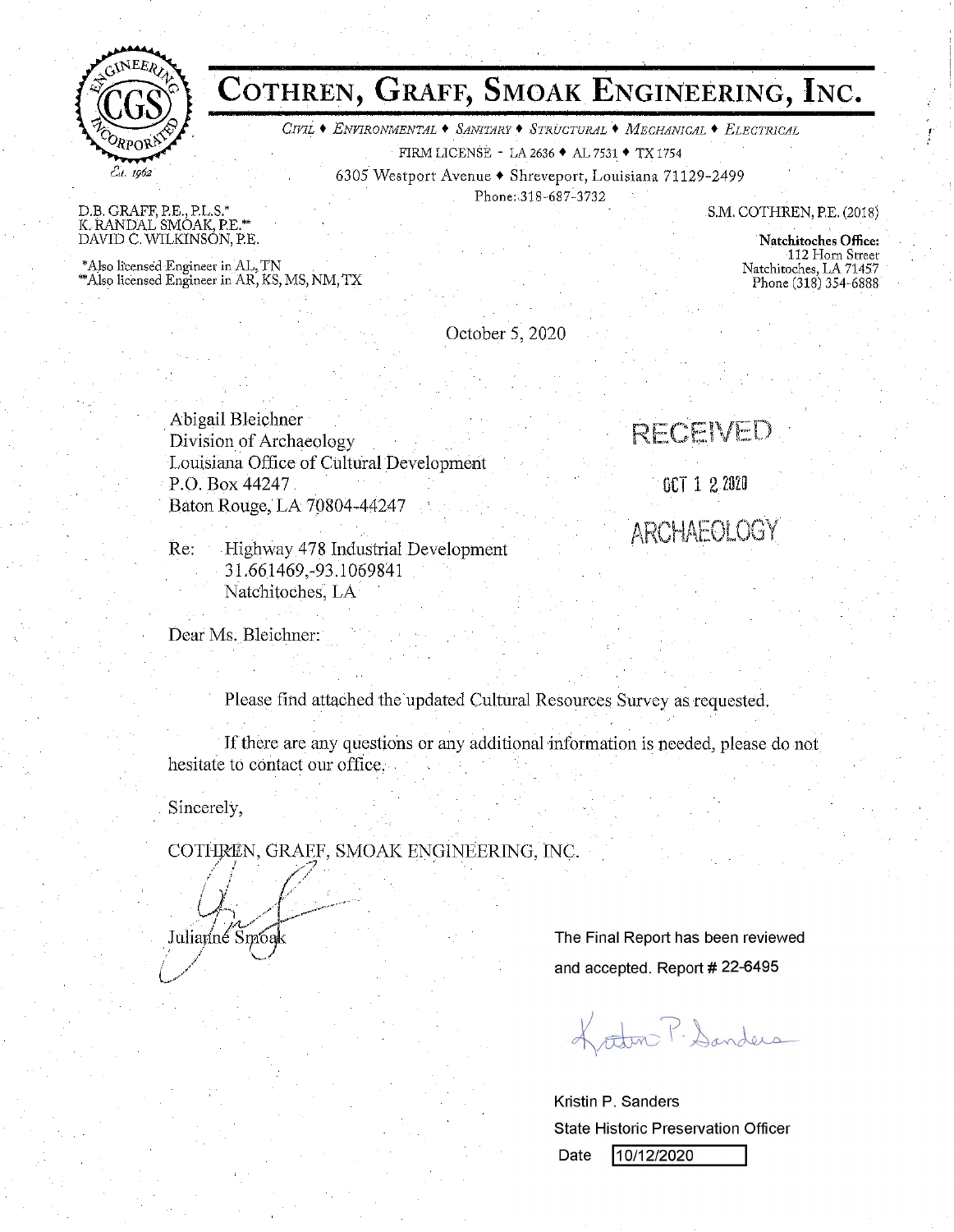

**BILLY NUNGESSER LIEUTENANT GOVERNOR** 

State of Louisiana **OFFICE OF THE LIEUTENANT GOVERNOR DEPARTMENT OF CULTURE, RECREATION & TOURISM OFFICE OF CULTURAL DEVELOPMENT DIVISION OF ARCHAEOLOGY** 

**KRISTIN P. SANDERS ASSISTANT SECRETARY** 

28 May 2020

Ms. Julianne Smoak Cothren, Graff, Smoak Engineering, Inc. 6305 Westport Ave. Shreveport, LA 71129-2499

Re: Draft Report

 La Division of Archaeology Report No. 22-6495 *Phase I Cultural Resources Survey for the Highway 478 Development Tract, Natchitoches Parish, Louisiana Negative Findings* 

Dear Ms. Smoak:

We acknowledge receipt of your letter dated 19 May 2020 and one copy of the above referenced report that was submitted as Due Diligence. This letter is for preliminary, informational purposes only and does not constitute consultation or agency coordination with our Office as defined in 36 CFR 800: "Protection of Historic Properties" or by any state regulatory process. We have completed our review of this report and have the following comments to offer:

If the proposed project will require federal permits, licenses, funds, loans, grants, or assistance for development, we would recommend to the federal or state agency or agencies that no historic properties have been identified within the Certification Boundary and no further cultural resource survey or investigation is needed. We concur structures 35-01359 through 35-01363 are not eligible for listing on the National Register. Please revise the report to include the LHRI structure numbers in report text (abstract, introduction, results, and recommendations), as well as in figure captions.

Consultation with the State Historic Preservation Office does not constitute consultation with Tribal Historic Preservation Offices, other Native American tribes, local governments, or the public. If archaeological materials are encountered during construction, the procedures codified at 36 CFR 800.13(b) will apply. Archaeological materials consist of any items, fifty years old or older, which were made or used by man. These items include but are not limited to, stone projectile points (arrowheads), ceramic sherds, bricks, worked wood, bone and stone, metal, and glass objects. The federal agency or the applicant receiving federal assistance should contact our office immediately. If human remains are encountered, the provisions of the Louisiana Unmarked Human Burial Sites Preservation Act (Revised Statute 8:671-681) should be followed.

We look forward to receiving one bound, double-sided copy of the final report along with a pdf copy. If you have any questions, please contact Chip McGimsey at [cmcgimsey@crt.la.gov](mailto:cmcgimsey@crt.la.gov) or 225-219-4598.

Sincerely,

Koton P. Sanders

Kristin Sanders State Historic Preservation Officer